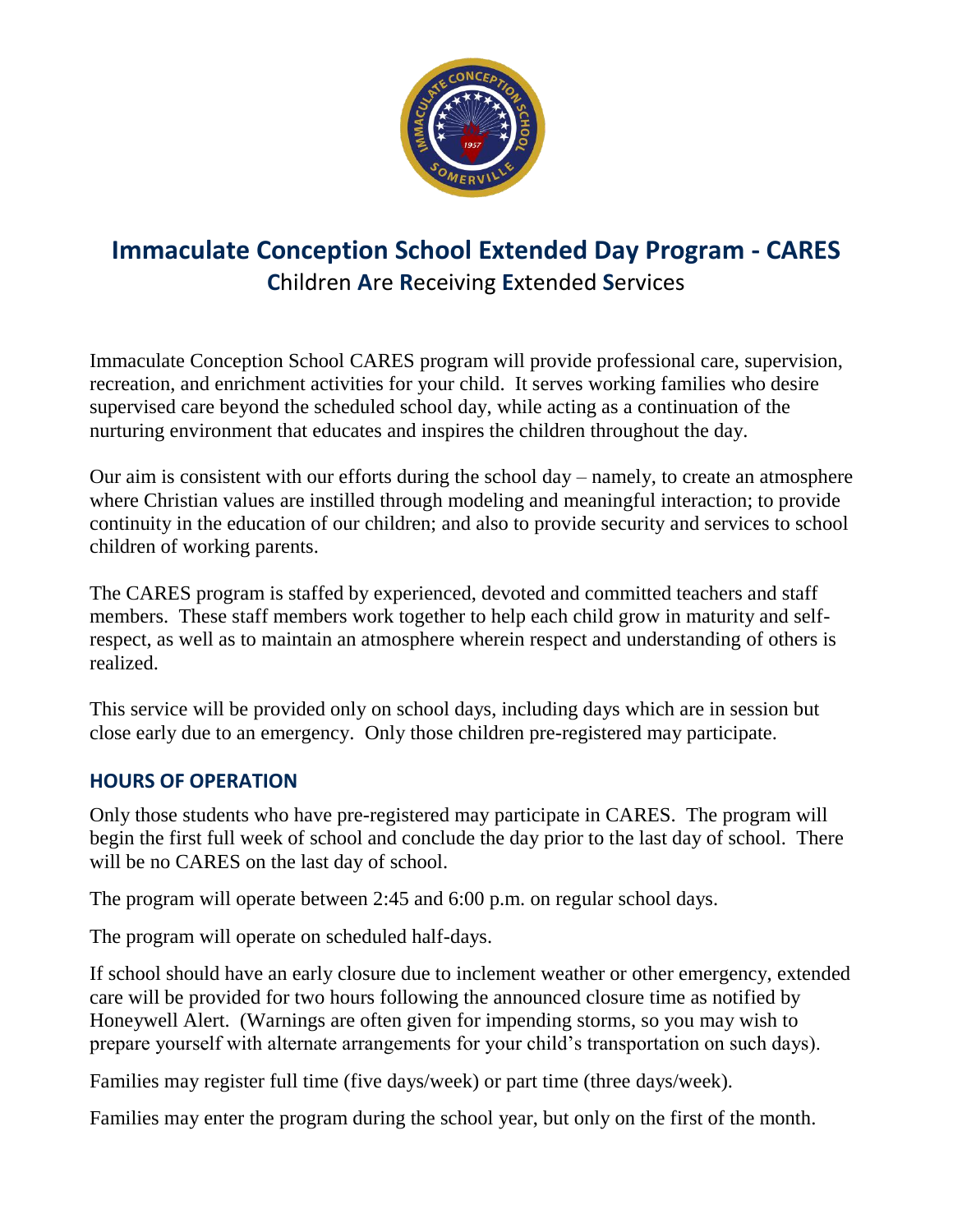#### **COST OF THE EXTENDED DAY CARES PROGRAM**

A **non-refundable annual registration fee of \$25.00/family is required**. The cost of the program is:

> Full time (5 days per week) \$300 per month Part time (3 days per week) \$225 per month

*\* A 10% sibling discount will be applied when additional children register for full time only. \* A late fee will be charged to parents arriving after 6:00 p.m. for pick-up. This fee is \$25.00 every 15 minutes late.*

Monthly payments are due by the first of each month in advance of the month. Parents are responsible for full tuition payment regardless of illness, vacation or differences in school calendars. Students may not attend CARES for the month if payment is not made by the first of that month.

Fees are the sole support of the CARES program. It is not subsidized by the school or the parish.

#### **CHILD PICK UP**

Children will be dismissed from the cafeteria where the CARES program is based. If children are elsewhere on the school grounds, a sign will be posted to direct you. Children must be signed out and will be released only to parents/guardians or those listed on the emergency sheet. If there is a change, please notify us beforehand to update our information.

#### **SCHEDULE OF THE AFTERNOON**

The children will be dismissed from their classrooms and directed to the cafeteria, where roll will be taken, a snack eaten and bathroom break provided. Generally, the schedule will be:

| $2:45-3:15$ pm         | Organization                                             |
|------------------------|----------------------------------------------------------|
| $3:15-4:00 \text{ pm}$ | Free play (outside or in the gym if available)           |
| $4:00-5:00 \text{ pm}$ | Homework and/or quiet time                               |
| $5:00-6:00$ pm         | Choice of activities (board games, crafts, movies, etc.) |

*\* Parents are asked to provide a snack for their child for this time.* 

#### **HOMEWORK**

As stated above, a scheduled homework period with the teacher will be provided. The teachers will guide the children and go over some of their work, but this does not take the parent's place in monitoring and checking homework assignments. It is the child's responsibility to come prepared. No child may return to a classroom to retrieve forgotten books or other items. Every child is to have a book ready for reading should homework be completed before the allotted time. This is a 'quiet time' that respects the need for concentration and focus of all.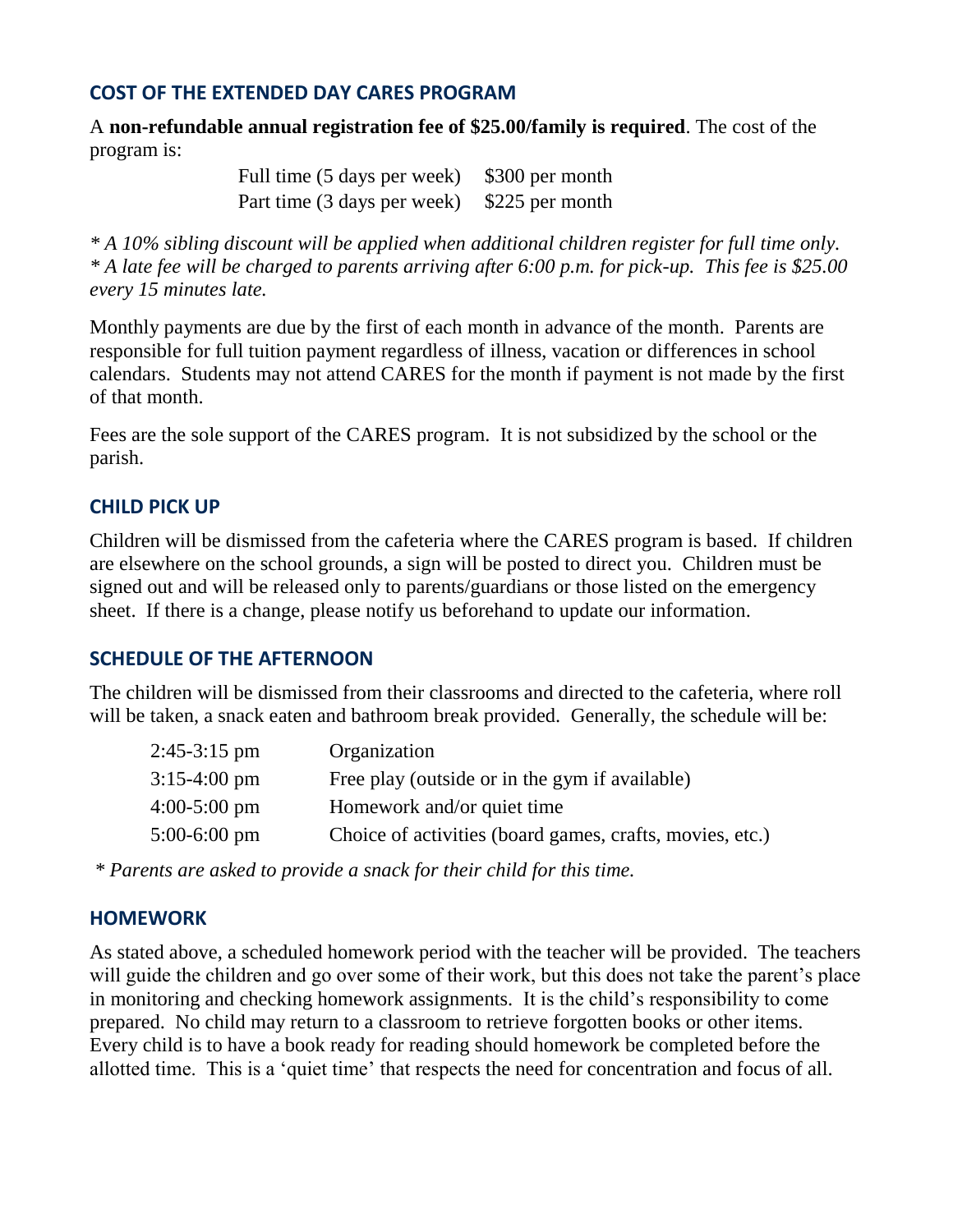#### **EMERGENCIES AND SAFETY**

With the children's safety and wellbeing in mind, it is mandatory that the CARES Emergency Form be completed each and every year and that attention be given to all instructions. Students may not attend CARES until emergency forms are updated and submitted. We must have **dependable** phone numbers where the parent may be reached if an emergency occurs. We ask that you also supply an e-mail address.

One of the most important regulations concerns the child's leaving the premises of the program. A sign-out sheet must be signed by the parent or designated person. This sign-out sheet is considered a legal document, and every child must be signed out before leaving the program. No child may ever sign this book.

Parents or guardians should not take children from the playground or other areas without notifying the staff members and signing out the child.

Program personnel will not permit children to leave with other parents, taxis, or by other modes of transportation presumably sent by the parents. If you intend to send someone else for your child, you must notify the school in advance, in writing, or have a permanent request on file with the program's director.

If a child is attending an after-school activity and will be late reporting to CARES, we ask that a note be sent in addressed to 'CARES' so staff members are not searching for 'missing' children.

## **ILLNESSES OR ACCIDENT**

In cases which appear to be of a minor nature, first aid will be administered on the premises. Medication will not be administered orally unless both a labeled pharmacy container and a note from a parent are on file. Please do not assume that after school personnel have access to medications locked in the school Health Office. This program operates on a self-contained basis.

In cases which appear more serious, the program moderator will make every effort to carry out instructions as given on the emergency card. It is thus imperative that the CARES emergency form be completed and returned at the beginning of the program. It will be kept in a separate file from the school office emergency cards and will be accessible to after school staff.

If you do not wish for your child to be treated in any way, please indicate such on the emergency form, and give directions to be followed in the space marked "Special Instructions." If you do not supply adequate emergency instructions, or if the instructions given cannot be followed at the time of the emergency, the program staff will act according to their best judgment for the welfare of the child.

# **EXPECTATIONS FOR CHILDREN'S BEHAVIOR**

As members of a caring community, the children will be expected to respect the staff, each other, the materials, and the environment provided. They must never leave the building or grounds without explicit permission of the staff of the CARES program.